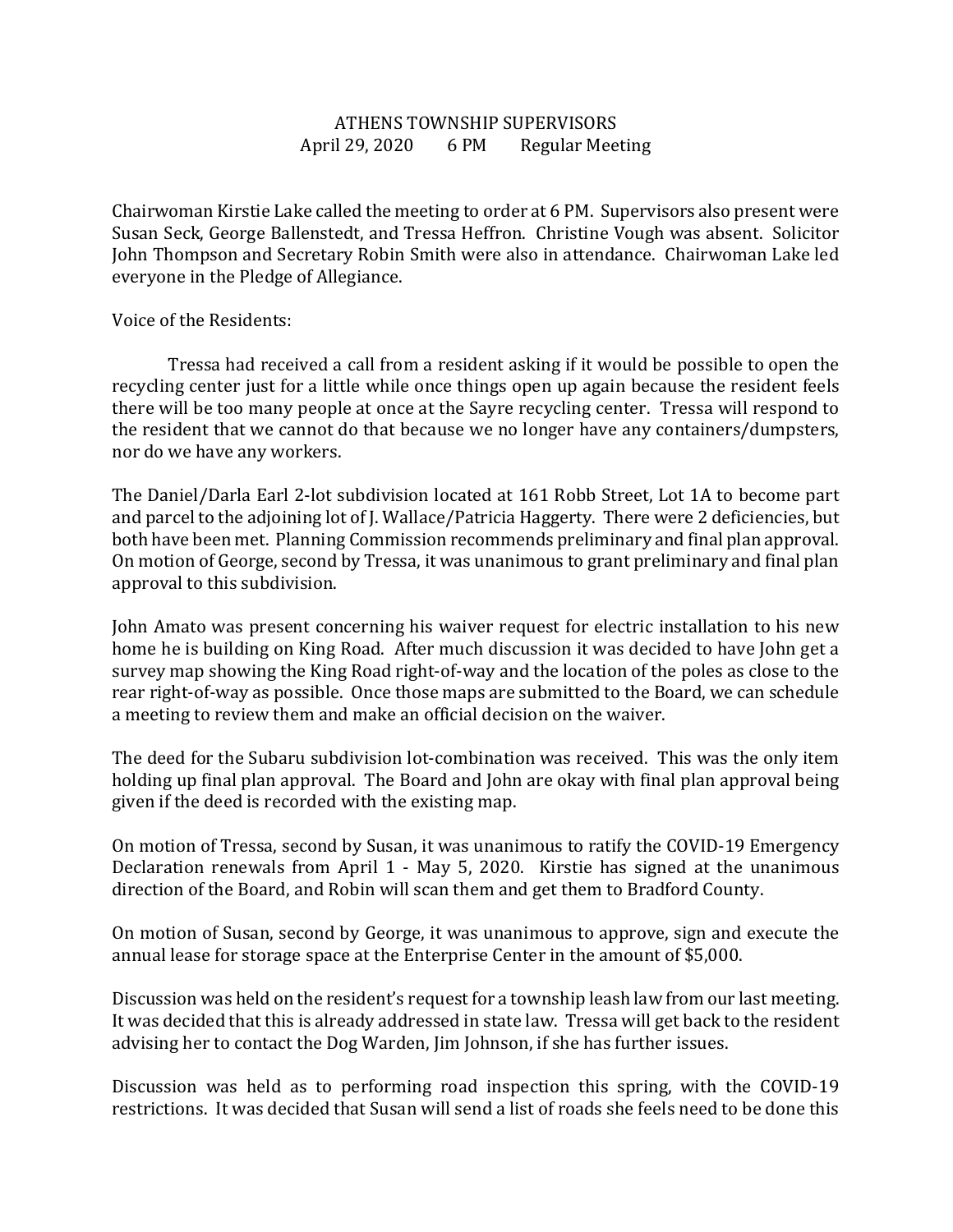Page Two Athens Township Supervisors April 29, 2020

year and the Board will go and look at them as they are able. She did mention Vetter Road, Sunnyfield Drive, and Meadowlark Drive to start with.

On motion of Tressa, second by George, it was unanimous to have Kirstie submit the application for Peer-To-Peer Technical Assistance to DCED.

Discussion was held as to when our parks should be opened. On motion of Tressa, second by Kirstie, it was unanimous to allow the parks to be opened according to the Governor's Plan and the Department of Health guidelines.

Susan advised the Board that she will be getting everything ready to bid for our May meeting as far as what we will need for road work this year. She also said we have 2 trucks out for repair right now.

On motion of George, second by Tressa, it was unanimous to approve the minutes of March 25, 2020 as written.

On motion of Tressa, second by Susan, it was unanimous to approve the payment of the monthly bills as presented. A complete listing of revenues and expenditures is on file in the office of the Treasurer.

We had the financial report from the Fire Company and the Police report for review. There was no building permit report or road report. On motion of George, second by Tressa, it was unanimous to accept the reports we had as presented.

Correspondence/Information was as listed in the meeting agenda.

Chairwoman Lake took the Board into executive session at 7:15 for personnel and pending litigation. The regular meeting reconvened at 8:08 PM.

Discussion was held as to how we can continue to collect scrap metal to help pay for the Veteran's Memorial. On motion of Kirstie, second by Tressa, it was unanimous to have anyone wishing to donate scrap metal call the township during office hours so that someone can accompany them through the shop yard and make sure what was brought is acceptable.

On motion of Kirstie, second by Tressa, it was unanimous to have the office continue to work remotely from home through May 5th, and to have the DPW crew remain off, but available on-call. Susan abstained from the vote as she is the roadmaster.